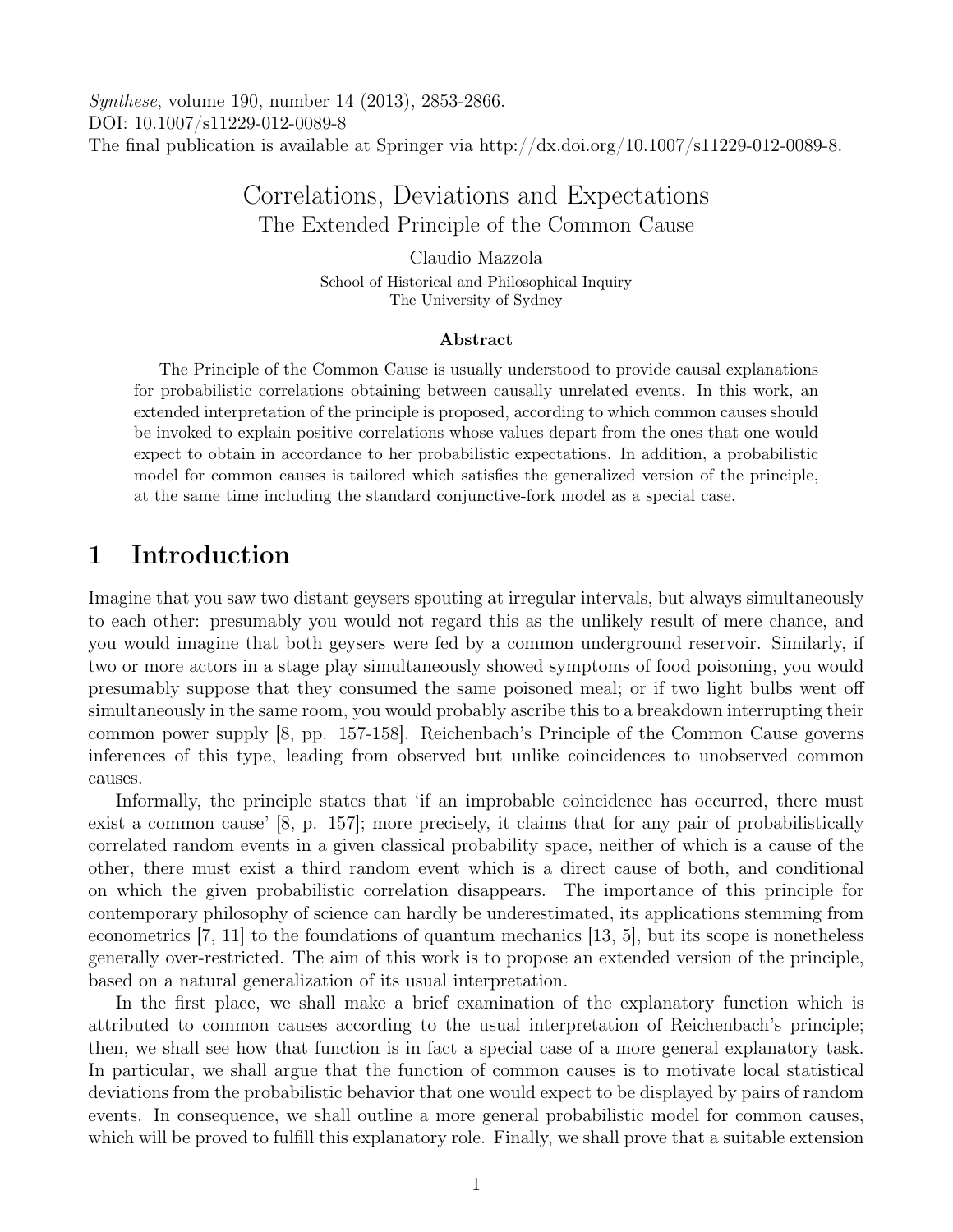of the given classical probability space can always be found, which includes a common cause of that type for any pair of random events whose statistical behavior locally disconfirms our probabilistic expectations.

### 2 Correlations

Let  $(\Omega, P)$  be a classical probability space,  $\Omega$  being a  $\sigma$ -algebra of random events and  $P : \Omega \to [0, 1]$ being a probability distribution on  $\Omega$ . Repeated coincidences between random events are modeled by positive correlations:

**Definition 1.** Let  $(\Omega, P)$  be a classical probability space. For any  $A, B \in \Omega$ , the correlation of A and B is the quantity

$$
Corr(A, B) \stackrel{def}{=} P(A \wedge B) - P(A)P(B). \tag{1}
$$

Roughly, positive correlations between pairs of random events obtain just in case either event is more likely to occur in the presence of the other than otherwise. For this reason, positive correlations play a key role for the probabilistic account of causation: since it is reasonable to expect that effects are more likely to obtain in the presence of their causes, relations of positive causal dependence between random events should be expected to give rise to positive correlations between them.

The converse implication, however, might fail: positive correlations might well obtain between pairs of random events – such as the spouting of two distant geysers, or two actors simultaneously showing symptoms of food poisoning – neither of which is a positive cause of the other. Following the usual interpretation, the Principle of the Common Cause deals precisely with cases of this kind, offering causal explanations for positive correlations which can be given no straightforward causal meaning. Under this light, the principle is typically conceived as a theoretical device to establish a one-to-one correspondence between positive correlations and relations of positive direct causal dependence.

In accordance with this interpretation, common causes are expected to fulfill a twofold explanatory function: on the one hand, they must restore the probabilistic independence of their effects; on the other hand, they must show how the positive correlation between the two effects could have obtained in spite of their causal independence. These two demands are implicitly raised by the formal statement of the principle, according to which:

PCC If coincidences of two events A and B occur more frequently than would correspond to their independent occurrence, that is, if A and B are positively correlated, then there exists a common cause C for these events such that the fork  $(A, C, B)$  is conjunctive.

Informally speaking, a conjunctive fork  $(A, C, B)$  is 'a fork which makes the conjunction of the two events A and B more frequent than it would be for independent events' [8, p. 159]. More precisely:

**Definition 2.** Let  $(\Omega, P)$  be a classical probability space. For any three distinct  $A, B, C \in \Omega$ , the ordered triple  $(A, C, B)$  is a conjunctive fork if and only if A, B and C satisfy the following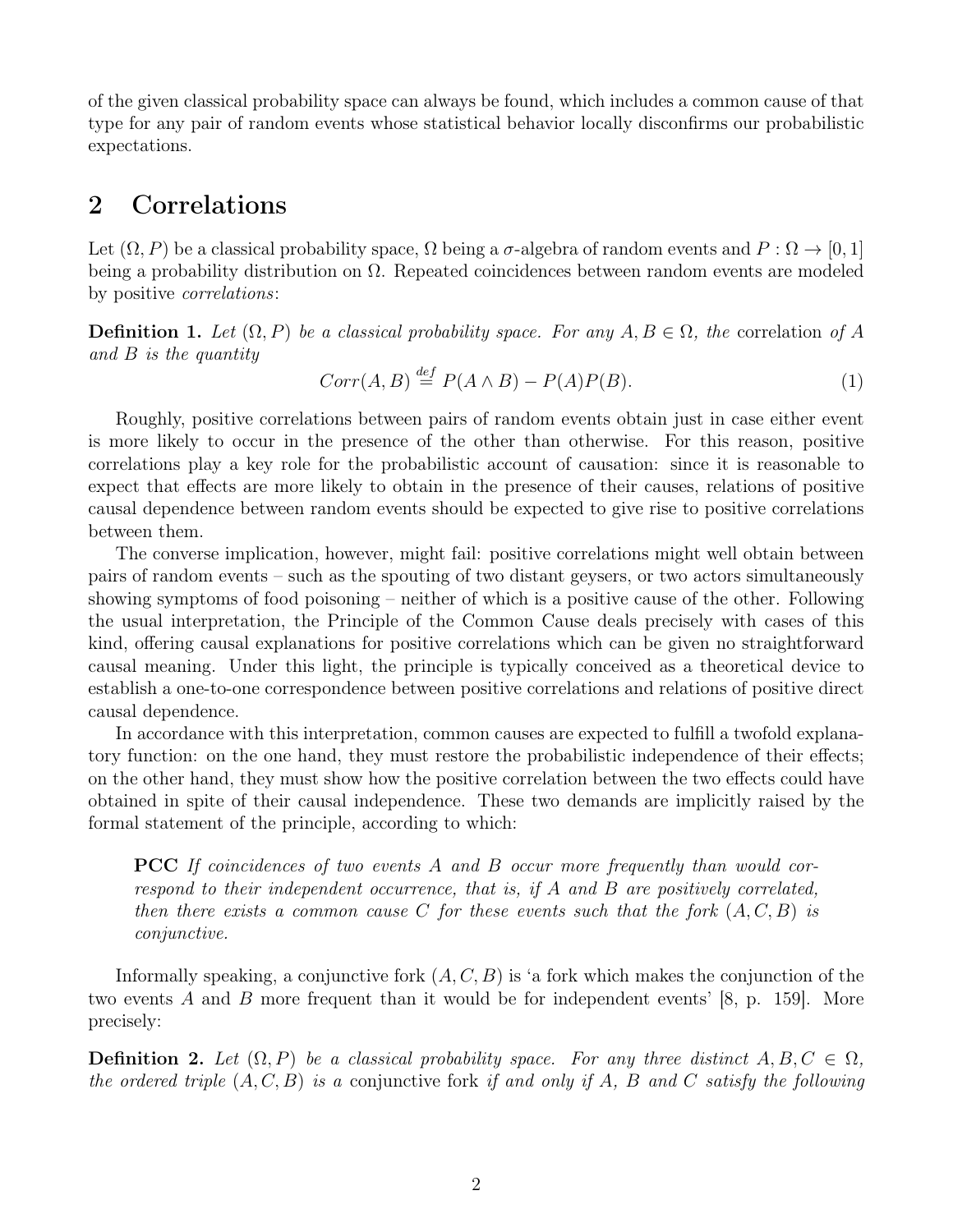relations:

$$
P(C) \neq 0 \text{ and } P(\neg C) \neq 0 \tag{2}
$$

$$
P(A \wedge B|C) - P(A|C)P(B|C) = 0
$$
\n<sup>(3)</sup>

$$
P(A \wedge B|\neg C) - P(A|\neg C)P(B|\neg C) = 0 \tag{4}
$$

$$
P(A|C) - P(A|\neg C) > 0\tag{5}
$$

$$
P(B|C) - P(B|\neg C) > 0.
$$
\n(6)

Conditions (5)-(6) demand that C is a positive cause of both A and B. Conditions (3)-(4), instead, demand that A and B are independent conditional on C and on  $\neg C$ ; in other words, they require that the positive correlation of A and B disappears at the finer-grained level where the occurrence of C and  $\neg C$  is respectively taken into account. This demand is usually called the screening-off criterion, conditions  $(3)-(4)$  accordingly being labeled the screening-off conditions. The screening-off criterion has been the focus of extended critiques, on which we shall return later in this paper. Intuitively, its role is to guarantee that no further explanans is needed for the positive correlation of A and B over and above the common cause  $C$ : in fact, conditional on C and  $\neg C$ , no positive correlation is left between events A and B for which any request of explanation might possibly be raised.

Reichenbach proved that whenever conditions  $(3)-(6)$  are satisfied, C increases the joint probability of A and B [8, pp. 160-161]:

**Proposition 1.** Let  $(\Omega, P)$  be a classical probability space. For any  $A, B, C \in \Omega$ , if  $(A, C, B)$  is a conjunctive fork, then the following inequality holds:

$$
P(A \wedge B|C) - P(A \wedge B|\neg C) > 0. \tag{7}
$$

In addition, he demonstrated that conjunctive forks of type  $(A, C, B)$  invariably give rise to positive correlations between A and B [8, p. 160]:

**Proposition 2.** Let  $(\Omega, P)$  be a classical probability space. For any  $A, B, C \in \Omega$ , if  $(A, C, B)$  is a conjunctive fork, then

$$
Corr(A, B) = P(A \wedge B) - P(A)P(B) > 0.
$$
\n
$$
(8)
$$

These results confirm the intuition that non-causal positive correlations may be regarded as by-products of common causes which produce their effects in tandem. Conjunctive forks are thus the probabilistic model that common causes should satisfy to fulfill the desired explanatory task: on the one hand, the screening-off conditions  $(3)-(4)$  show the contingent character of the positive correlation between  $A$  and  $B$ , making it vanishing under the choice of suitable reference classes; on the other hand, Proposition 1 and Proposition 2 show how that correlation could have obtained in spite of the causal independence of the two events.

When we say that a common cause  $C$  explains the frequent coincidence, we refer not only to [the] derivability of relation  $(8)$ , but also to the fact that relative to the cause C the events A and B are mutually independent: a *statistical dependence* [i.e. a positive correlation] is here derived from an independence. The common cause is the connecting link which transforms an independence into a dependence [8, pp. 159-160].

In what follows, we shall see how the conjunctive fork model could be easily generalized so as to derive statistical dependences from correlations of whatever lesser entity.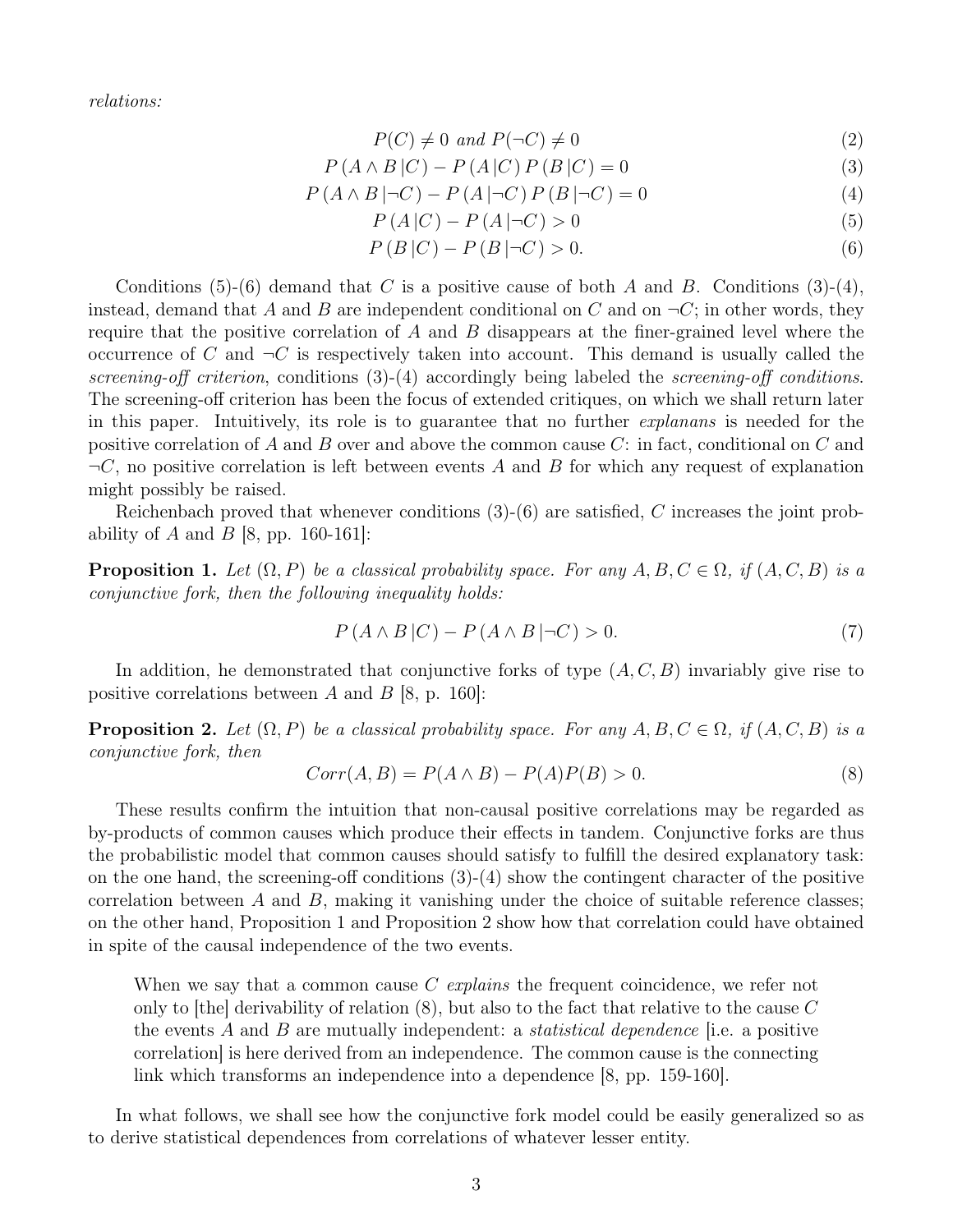## 3 Deviations and Expectations

Not all positive correlations, obviously, need a common-cause explanation; but how to distinguish between those which do, and those which do not? In other words: how do we one know if we can put a given positive correlation down to a genuine causal connection, or if we have rather to go in search of its still unobserved common cause?<sup>1</sup>

Let us go back to the two geysers example: in that case, the implicit assumption was made that no two distant geysers could exert any direct causal influence on each other. By the same token, in the poisoned actors example, the tacit hypothesis was made that symptoms of food poisoning could be attribute to no transmissible infective agent. In these and all similar cases, the demand for a common-cause explanation is raised because the correlated events are in fact assumed to be causally unrelated. This suggests that the Principle of the Common Cause, as it stands, cannot be applied in the absence of any prior presuppositions dictating the causal independence of the correlated pair.

Causal assumptions of this kind, in their turn, are typically motivated on statistical grounds: in general, geyser spouts or cases of food poisoning display no statistical correlation - so, in general, events of this type should be expected to be causally unrelated. Examples of this type accordingly suggest that the Principle of the Common Cause must be applied precisely to those events whose positive correlation locally disconfirms the statistical independence that is generally expected to obtain between events of that kind. The demand for a common-cause explanation is thus a response to the discrepancy between the observed statistical behavior of two random events in a restricted sample, and the probabilistic independence which one may expect to obtain between them in adherence to the available statistical knowledge base. Being unexpected is, accordingly, the demarcating line between positive correlations which call for a common cause explanation, and those which do not.<sup>2</sup> In fact, only those correlations which are implausible in the light of our

<sup>2</sup>One may denounce here a shift from ontology to epistemology: what correlations are non-causal is an objective matter of fact, independent of the subjective expectations that one may possibly have relative to their value; so, what correlations need to be explained in terms of common causes, and what do not, should not depend on epistemological criteria such as the conformity of such correlations to our probabilistic expectations. That shift, however, is dictated by unavoidable methodological needs. The Principle of the Common Cause, as we have seen, cannot be effectively employed without making reference to one's prior causal presuppositions. Standard treatments of the principle leave this epistemological prerequisite on the background, but the latter is nonetheless needed not to make the former methodologically empty. In locating the demarcating line between those correlations to which the principle applies, and those to which it does not, in their divergence from the probabilistic expectations underlying one's causal presuppositions, we are then simply making it explicit what any treatment of the principle must – at

<sup>&</sup>lt;sup>1</sup>At first sight, one may attempt to answer to this question by relying on Bayesian network methodologies, according to which the screening-off criterion should be systematically applied, in the more general form of the Causal Markov Condition, to any observed positive correlation: in accordance to this strategy, if no screening-off factor is found, then the observed correlation should be attributed to a genuine case of causal dependence [7, 11]. Unfortunately, this approach relies on a strong assumption of causal completeness: in other words, it assumes that no causal factor can ever be found outside the given range of empirically accessible variables or random events. The Principle of the Common Cause, on the contrary, demands that non-causal positive correlations should be explained by introducing previously unaccounted causal factors: in other words, it relies on the very opposite assumption that observed pairs of positive correlated but causally unrelated events are not causally complete. In consequence, the above strategy cannot be consistently employed to determine in what cases the Principle of the Common Cause should be applied. To illustrate this point more clearly, let us suppose that the Principle of the Common Cause *did* apply precisely to those cases which, according to the approach proposed above, are not cases of causal dependence. Since, according to that approach, the cases of direct causal dependence are exactly the ones for which no screening-off common cause is currently given, this would entail that the Principle of the Common Cause should only be invoked for those correlations whose screening-off common causes are already known. In consequence, the Principle of the Common Cause would be openly trivialized.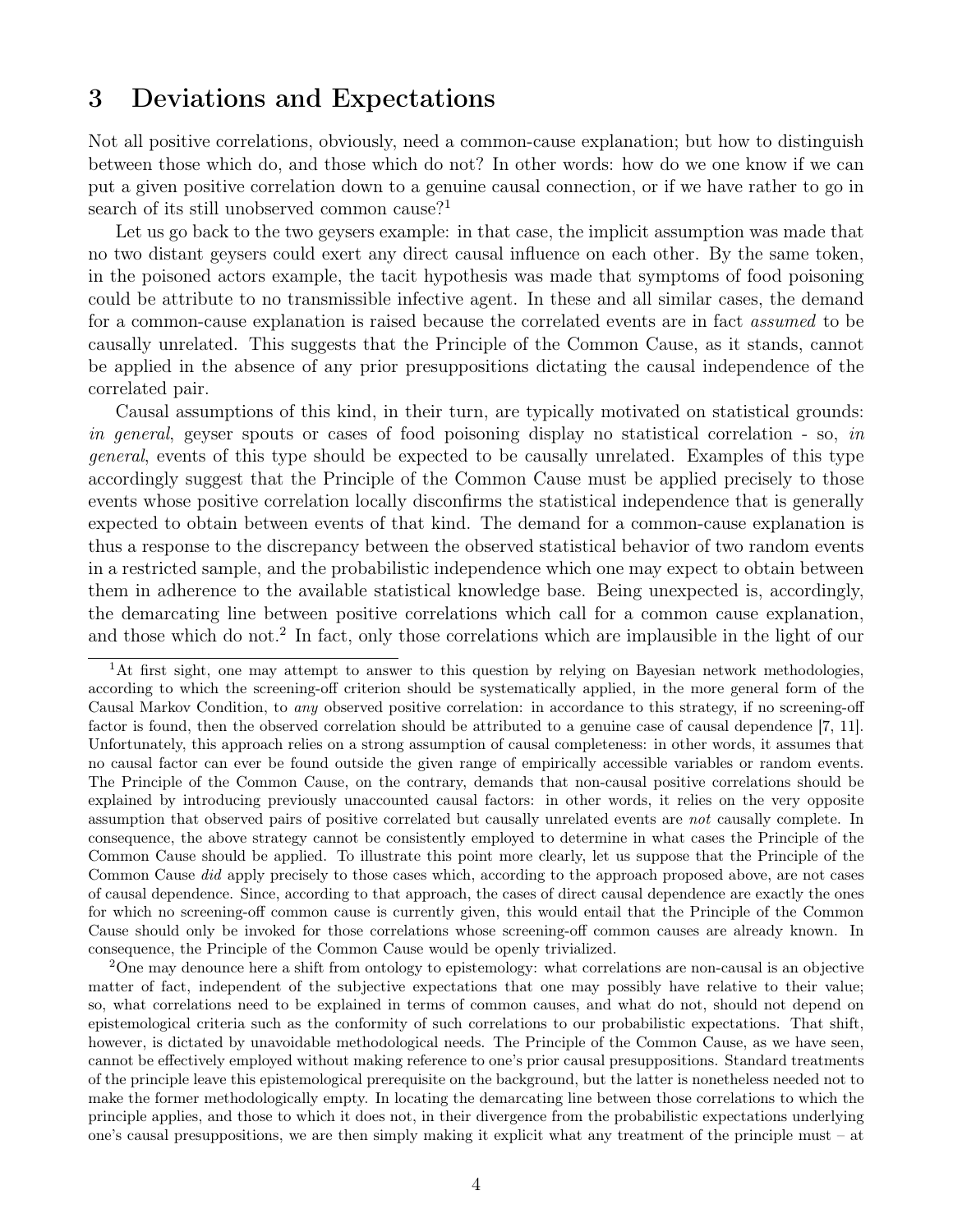background statistical knowledge we regard as 'improbable', and therefore at odds with the causal presuppositions that we develop on the basis of that knowledge: in Reichenbach's own words, correlations of this type give formal shape to the fact that 'the simultaneous happening of A and B is more frequent than can be *expected* for chancy coincidences' [8, p. 158, my emphasis].<sup>3</sup>

To provide this intuition with a more precise statement, let us first introduce the notion of expected correlation. For any two random events A and B, the expected correlation  $Corr_{Exp}(A, B)$ is the correlation that a well-informed rational individual would expect to obtain between A and B according to her background statistical knowledge. More precisely,  $Corr_{Exp}(A, B)$  is the correlation that A and B would exhibit in the ideal classical probability space that one could in principle construct from the entire available statistical information concerning the two events.<sup>4</sup> The difference between  $Corr(A, B)$  and  $Corr_{Exp}(A, B)$  is then labeled the *deviation* of  $Corr(A, B)$ :

**Definition 3.** Let  $(\Omega, P)$  be a classical probability space. For any  $A, B \in \Omega$ , the deviation of  $Corr(A, B)$  is the quantity

$$
\delta(A, B) \stackrel{def}{=} Corr(A, B) - Corr_{Exp}(A, B). \tag{9}
$$

The above examples showed that a common cause explanation should be invoked for  $Corr(A, B)$ just case that correlation locally disconfirms our prior expectations concerning the causal independence of A and B. In other words, this means that the Principle of Common Cause applies precisely to observed positive correlations which generate positive deviations from expected correlations whose value is zero.

Under this light, the explanatory role of common causes can be reconceived as the one of showing, on the one hand, how the observed correlation of events  $A$  and  $B$  could have departed from their expected correlation and, on the other hand, how the latter can be conditionally reestablished. Following this interpretation, the screening-off conditions (3)-(4) demand exactly that the expected independence of A and B is restored conditional on C and  $\neg C$ , while Proposition 1 and Proposition 2 jointly show how  $Corr(A, B)$  could have obtained from  $Corr_{Exp}(A, B)$  =  $Corr(A, B|C) = Corr(A, B|\neg C) = 0$ , generating a positive deviation.

<sup>4</sup>This picture, obviously, is highly idealized. In fact, one may expect that a positive correlation existed, say, between smoking and developing lung cancer though she had no idea of what the exact value of that correlation should be. Furthermore, no one could ever have access to the entire available statistical information concerning events A and B. However, this kind of idealization seems not to differ substantially from the one which is ordinarily required to model degrees of belief in the Bayesian approach to probabilities, or to obtain exact probability values from finite statistical samples.

least implicitly – do, in order to avoid trivialization.

<sup>&</sup>lt;sup>3</sup>In fact, two kinds of factors seem to contribute in shaping this type of causal expectations: statistical and metaphysical. Metaphysical constraints include, for example, the assumption that causes must precede their effects, or the hypothesis that effects must be proportioned to their causes. These assumptions can bee seen at work in the well-known barometer-storm example: falls in barometer readings are, in general, positively correlated with later occurrences of storms in nearby areas; nonetheless, their correlation is typically explained by tracing both events back to the occurrence of a previous local fall in atmospheric pressure. In this case, the existence of a direct causal connection between the correlated pair is ruled out on the basis of the tacit hypotheses that (i) small processes, such as meteorological observations, cannot affect huge atmospheric phenomena such as storms, and that (ii) later phenomena cannot retroactively affect previous measurements. On the other hand, since metaphysical assumptions of this kind cannot be modeled probabilistically – they merely 'block' the causal interpretation of positive correlation, without imposing any constraint on their values – we shall not take them into account. For the purposes of our discussion, it will be sufficient to keep in mind that whatever positive correlation, albeit conforming to one's statistical expectations, may nonetheless be precluded any straightforward causal interpretation depending on non-probabilistic metaphysical assumptions.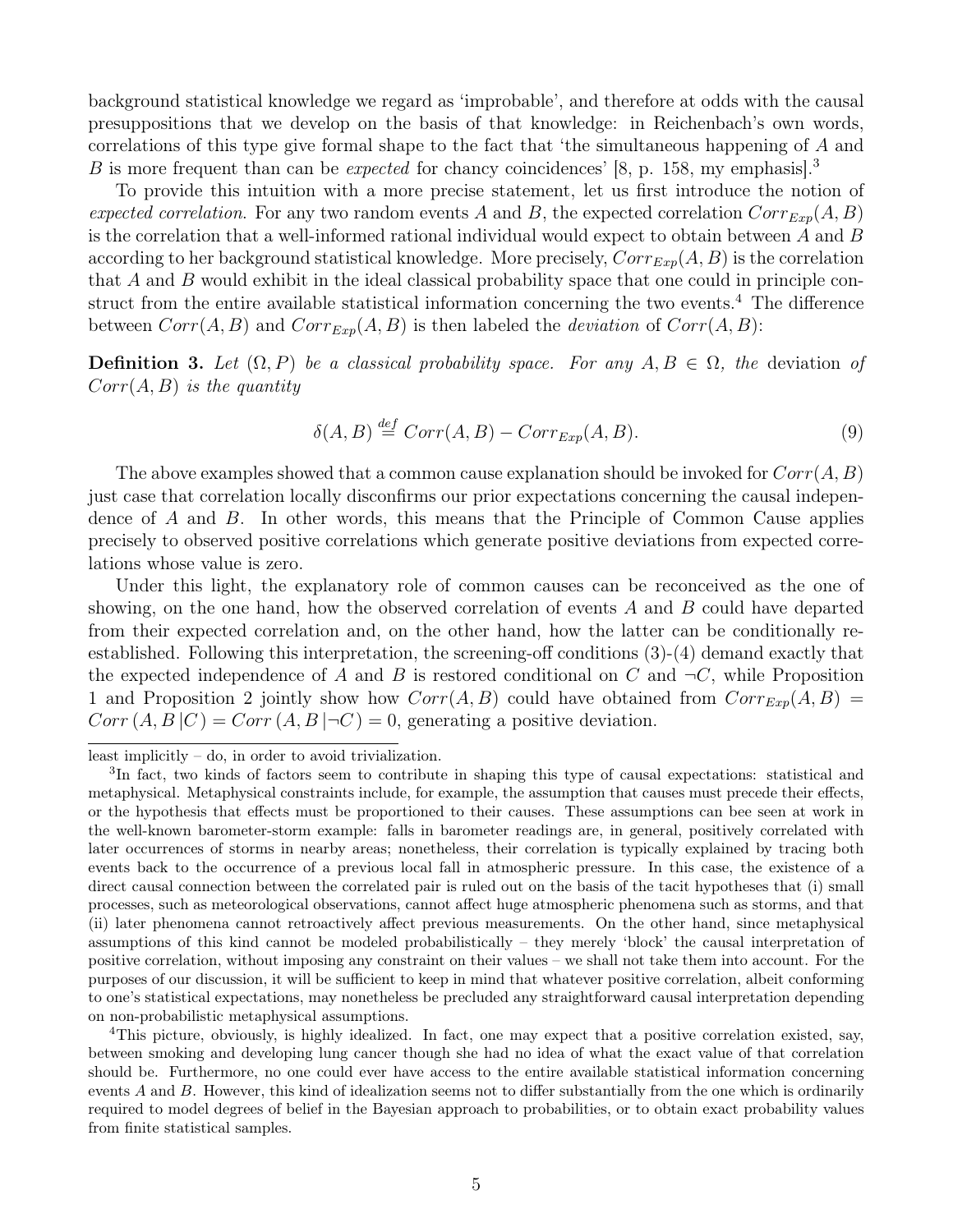This revised interpretation, by itself, adds nothing substantial to the usual understanding of the Principle of the Common Cause – expected independences commonly being concealed under the guise of tacit probabilistic assumptions, and positive deviations consequently be disguised as positive deviations simpliciter. However, once the explanatory action of common causes is so reconceived, there is no longer reason to restrict the domain of the Principle of the Common Cause to the sole positive correlations deviating from expected independences: in fact, positive deviations from non-zero expected correlations might obtain as well, e.g. in case the effects of a common cause are not causally independent of each other.

## 4 The Extended Principle of the Common Cause

Let us consider the following example. Encephalopathy is a direct effect of alcohol abuse due to a reduction in thiamine absorption; but on the other hand, encephalopathy may also obtain as consequence of cirrhosis – which is also among the effects of alcoholism – due to the fact that ammonia is not normally processed by the liver. Under normal circumstances, cirrhosis and encephalopathy are therefore positively correlated; but let us suppose that, in a given population, their correlation were greater than expected: in that case, one may suspect the existence of a common cause, such as excessive alcohol consumption, restoring their expected correlation. Cases of this kind are modeled by what we shall call generalized conjunctive forks:

**Definition 4.** Let  $(\Omega, P)$  be a classical probability space. For any three distinct  $A, B, C \in \Omega$ , the ordered triple  $(A, C, B)$  is a generalized conjunctive fork if and only if A, B and C satisfy the following relations:

$$
P(C) \neq 0 \text{ and } P(\neg C) \neq 0 \tag{10}
$$

$$
Corr(A, B|C) = Corr_{Exp}(A, B)
$$
\n(11)

$$
Corr(A, B | \neg C) = Corr_{Exp}(A, B)
$$
\n
$$
(12)
$$

$$
P(A|C) - P(A|\neg C) > 0\tag{13}
$$

$$
P(B|C) - P(B|\neg C) > 0.
$$
\n(14)

Reichenbach's common causes were intended to make the conjunction of their effects more frequent than it would be for independent events; common causes satisfying the definition of a generalized conjunctive fork, instead, are meant to make the conjunction of their effects more frequent than expected, independently of the value of their expected correlation.

Conditions (10) and (13)-(14) are openly identical to conditions (2) and (5)-(6) in the definition of a conjunctive fork. Conditions  $(3)-(4)$ , instead, obtain from  $(11)-(12)$  as special cases, notably whenever  $Corr_{Exp}(A, B) = 0$ . Definition 4 is thus a straightforward generalization of Definition 2. Let us now examine its adequacy.

In the first place, common causes satisfying the definition of a generalized conjunctive fork increase the joint probability of their effects, in exactly the same way as Reichenbach's common causes:

**Proposition 3.** Let  $(\Omega, P)$  be a classical probability space. For any distinct  $A, B, C \in \Omega$ , if  $(A, C, B)$  is a generalized conjunctive fork, then

$$
P(A \wedge B|C) - P(A \wedge B|\neg C) > 0. \tag{15}
$$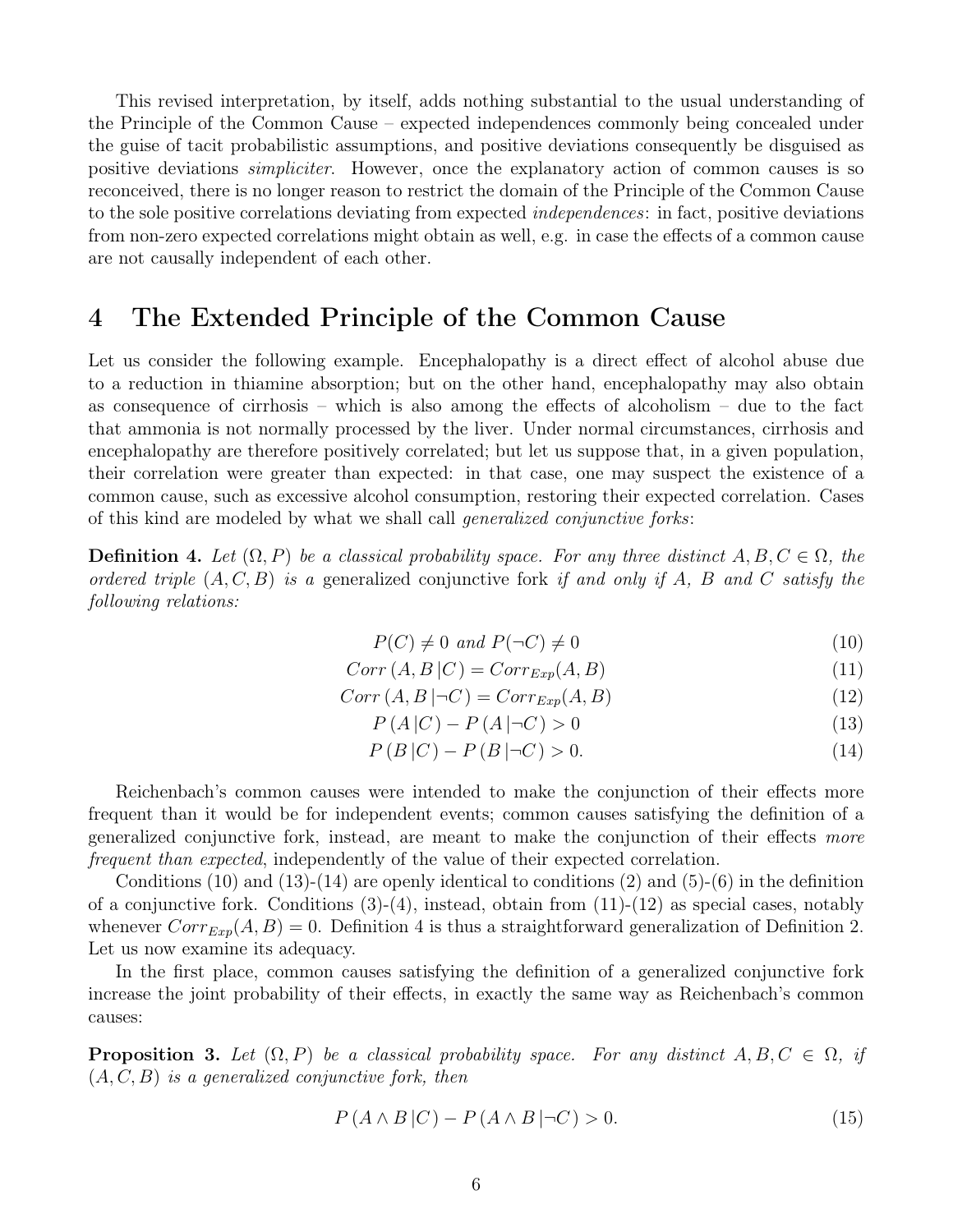*Proof.* Let  $(\Omega, P)$  be a classical probability space, let  $A, B, C \in \Omega$  and let  $(A, C, B)$  be a generalized conjunctive fork. Then, by (11) and (12), we get

$$
P(A \wedge B | C) - P(A | C) P(B | C) = P(A \wedge B | \neg C) - P(A | \neg C) P(B | \neg C), \tag{16}
$$

and therefore

$$
P(A \wedge B | C) - P(A \wedge B | \neg C) = P(A | C) P(B | C) - P(A | \neg C) P(B | \neg C).
$$
 (17)

By (13) and (14), the term on the right-hand side must be strictly greater than zero; and as a consequence, so must be the one on the left.

 $\Box$ 

It is worth noticing that inequality (15) was obtained from (16) irrespectively of the exact value of  $Corr(A, B|C)$  and  $Corr(A, B|\neg C)$ . Proposition 1 is therefore but a special case of Proposition 3, obtaining whenever both terms in equality (16) are equal to zero.

In addition to this, generalized conjunctive forks invariably give rise to positive deviations, just like conjunctive forks give rise to positive correlations:

**Proposition 4.** Let  $(\Omega, P)$  be a classical probability space. For any three distinct  $A, B, C \in \Omega$ , if  $(A, C, B)$  is a generalized conjunctive fork, then

$$
\delta(A, B) = Corr(A, B) - Corr_{Exp}(A, B) > 0.
$$
\n(18)

*Proof.* Let  $(\Omega, P)$  be a classical probability space, let  $A, B, C \in \Omega$  and let  $(A, C, B)$  be a generalized conjunctive fork. Then, thanks to (11) and (12), we may pose

$$
Corr(A, B|C) = Corr(A, B|\neg C) = Corr_{Exp}(A, B) = \varepsilon,
$$
\n(19)

that is:

$$
P(A \wedge B | C) = P(A | C) P(B | C) + \varepsilon
$$
\n(20)

and

$$
P(A \wedge B | \neg C) = P(A | \neg C) P(B | \neg C) + \varepsilon. \tag{21}
$$

Since by the theorem of total probability

$$
Corr(A, B) = P(A \wedge B | C) P(C) + P(A \wedge B | \neg C) P(\neg C) -
$$
  
-[P(A | C) P(C) + P(A | \neg C) P(\neg C)] \times  
\times [P(B | C) P(C) + P(B | \neg C) P(\neg C)], (22)

then, according to the above convention:

$$
Corr(A, B) = [P(A|C) P(B|C) + \varepsilon] P(C) +
$$
  
+ [P(A|\neg C) P(B|\neg C) + \varepsilon] P(\neg C) -  
- [P(A|C) P(C) + P(A|\neg C) P(\neg C)] \times  
[P(B|C) P(C) + P(B|\neg C) P(\neg C)]. (23)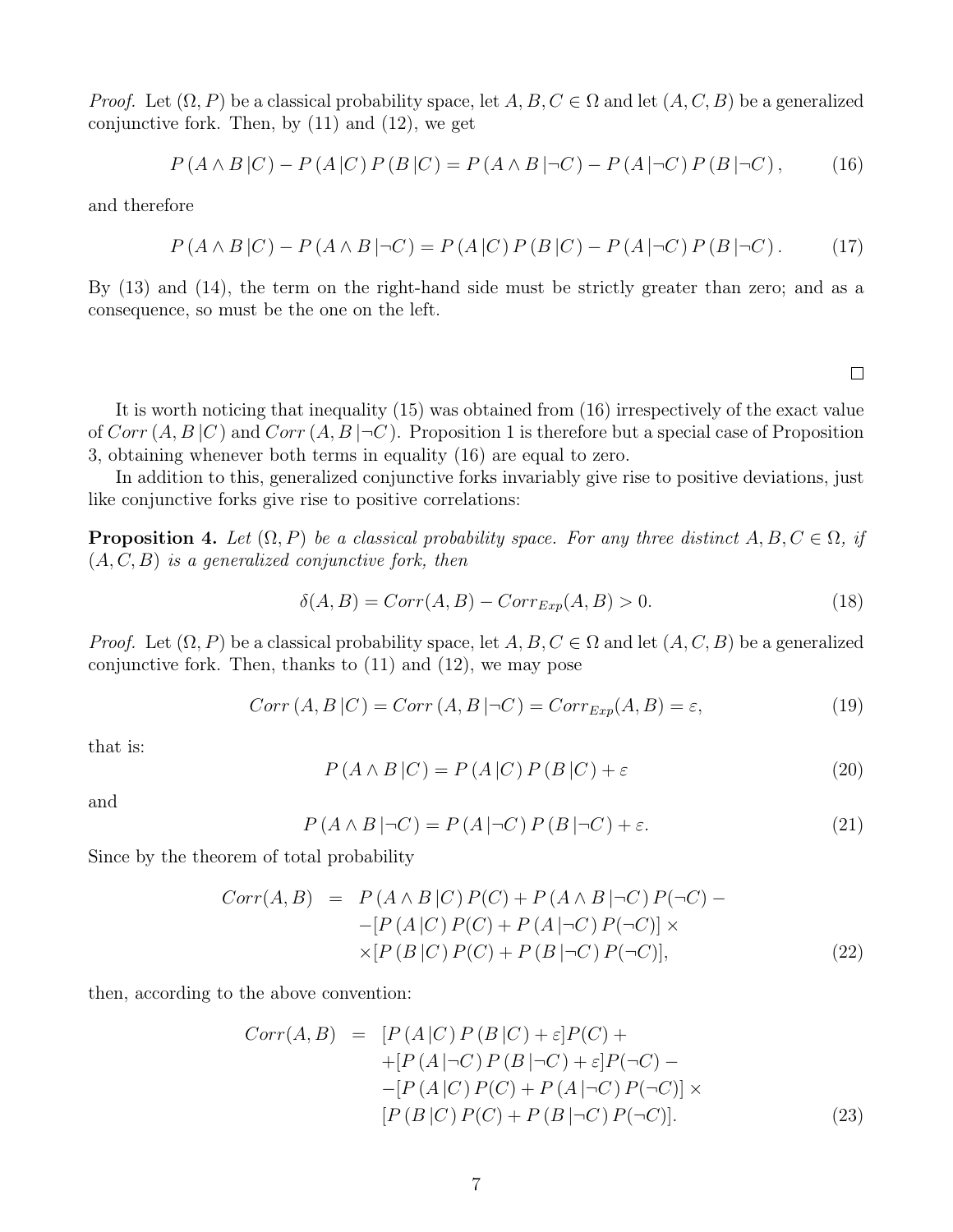Few calculations then lead to

$$
Corr(A, B) - \varepsilon = P(C)P(\neg C)[P(A|C) - P(A|\neg C)][P(B|C) - P(B|\neg C)].
$$
 (24)

Since  $(13)-(14)$  force the term on the right-hand side to be strictly positive, we get:

$$
Corr(A, B) - \varepsilon > 0 \tag{25}
$$

which, given hypothesis (19) and Definition 3, is in fact nothing but (18).

 $\Box$ 

Finally, conditions (11)-(12) were expressly shaped so as to conditionally re-establish the expected correlation between the effects of a common cause, just as the screening-off conditions (3)-(4) were introduced so as to conditionally re-establish their expected independence. Proposition 3, Proposition 4 and (11)-(12) accordingly show that generalized conjunctive forks perfectly emulate the explanatory behavior of conjunctive forks in the more general case in which no constraints are imposed on the value of the violated expected correlations, consequently providing generalized conjunctive forks with as much explanatory power as their special counterparts.

These results give further strength to the intuition underlying the definition of generalized conjunctive forks, accordingly motivating the introduction of a more general version of Reichenbach's principle, which we shall call the Extended Principle of the Common Cause:

EPPC If coincidences of two events A and B occur more frequently than expected, that is, if the deviation of  $Corr(A, B)$  is positive, then there exists a common cause C for these events such that  $(A, C, B)$  is a generalized conjunctive fork.

The advantages in substituting statement PCC with EPCC are many. In the first place, EPCC evidently deals with a broader range of cases than PCC, while PCC can be easily recovered from EPCC whenever the expected correlation between events  $A$  and  $B$  is null. Moreover, EPCC makes the role of background probabilistic assumptions more evident, incorporating them in the very probabilistic model of common causes under the guise of expected correlations. Finally, EPCC overcomes some of the standard objections which have been moved against PCC due to its commitment to the screening-off requirement.<sup>5</sup>

Probably the best-known objection of this type contends that the screening-off conditions (5)-(6) can only be satisfied by common causes whose effects are produced through independent mechanisms, while effects emerging from a unique indeterministic causal interaction would be positively correlated conditional on the latter [9, ?]. This objection is easily met by EPCC, which replaces  $(5)-(6)$  with the much weaker conditions  $(13)-(14)$ , according to which pairs of correlated effects do not necessarily become independent conditional on their common cause – as in the encephalopathy-cirrhosis example.

<sup>&</sup>lt;sup>5</sup>Further objections to the Principle of the Common Cause involve cases of positive correlations for which no non-gerrymandered common causes can possibly be found, irrespectively of the probabilistic constraints that one might be willing to impose on them; in consequence, counterexamples of this type affect EPCC as much as PPC. They include, among others, examples of causally unrelated variables displaying similar laws of evolution [10], indeterministic Markovian processes [1], and equilibrium correlations [4].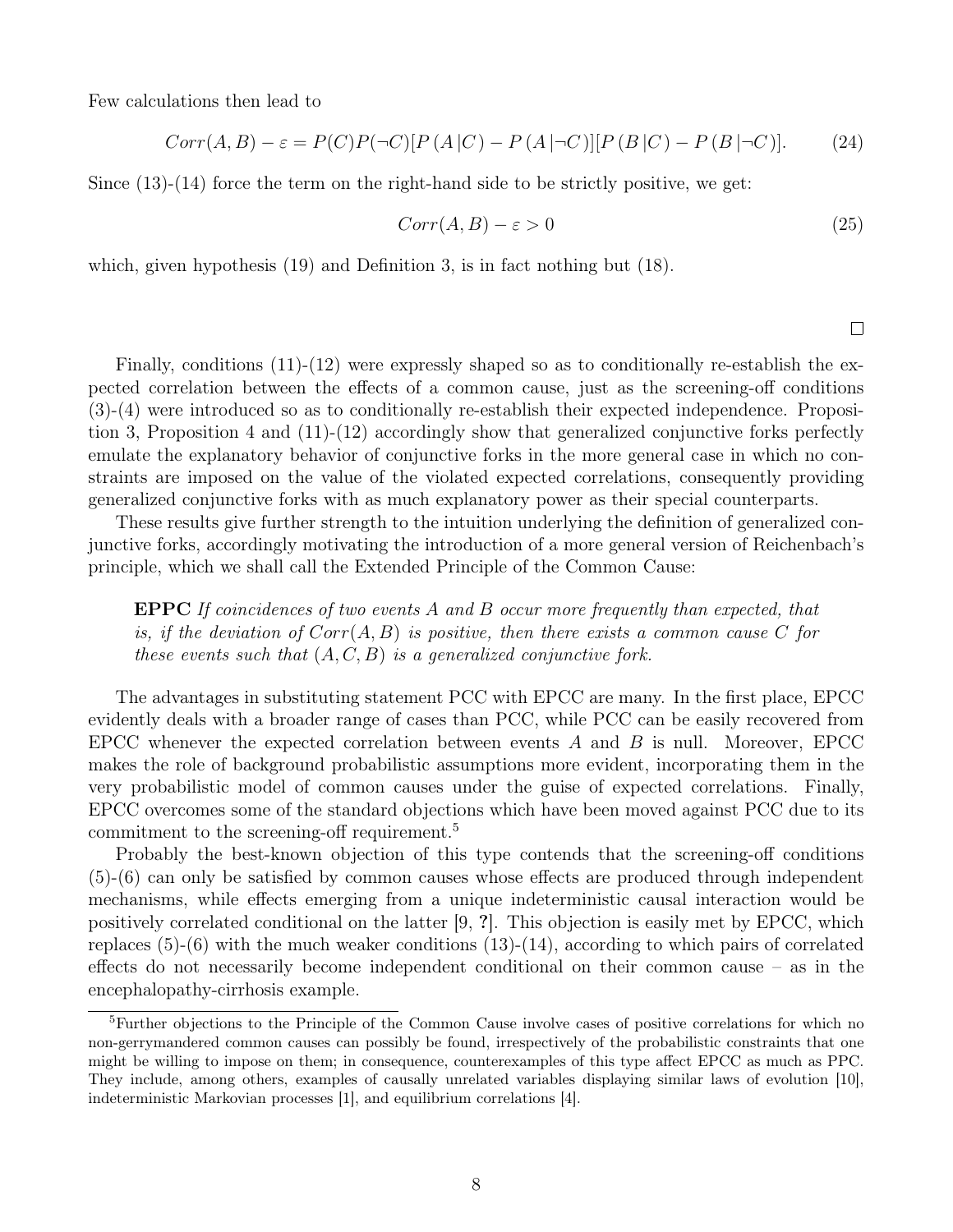One related critique is due to Nancy Cartwright, who accuses the screening-off conditions of imposing too strong probabilistic constraints to causation. In fact, they require that probabilities factorize in the following, unlikely way:

$$
P(A \wedge B|C) P(\neg A \wedge \neg B|C) = P(A \wedge \neg B|C) P(\neg A \wedge B|C), \qquad (26)
$$

$$
P(A \wedge B|\neg C) P(\neg A \wedge \neg B|\neg C) = P(A \wedge \neg B|\neg C) P(\neg A \wedge B|\neg C).
$$
 (27)

Cartwright condsiders these two conditions over-restrictive, since 'nothing in the concept of causality, or of probabilistic causality, constrains how nature must proceed' in setting what probabilities A and B should jointly take conditional on C and  $\neg C$  [?, p. 109]. In this case, we should notice that conditions  $(5)-(6)$  do not solely imply  $(26)-(27)$ , but are in fact equivalent to the latter. This is enough to guarantee that  $(13)-(14)$ , which do not entail  $(5)-(6)$ , neither entail  $(26)-(27)$ . In consequence, the above objection does not apply to the more general case in which common causes are modeled by generalized conjunctive forks, as demanded by EPCC.

Finally, the screening-off requirement has been charged of being tacitly committed with a deterministic conception of causation [12]. This critique has presumably been inspired by the fact that deterministic common causes invariably screen-off their effects from each other. That very result, on the other hand, guarantees that non-screening-off common causes are necessarily not deterministic. In consequence, EPCC applies to non-deterministic causes in all those cases in which relations  $(13)-(14)$  do not reduce to  $(5)-(6)$ .

#### 5 Existence

Classical probability spaces may be too small to include a Reichenbachian common cause for each pair of positively correlated events. Hofer-Szabó, Rédei and Szabó proved that any classical probability space  $(\Omega, P)$  can be embedded in a classical probability space  $(\Omega', P')$  in which, for each of a finite number of pairs of positively correlated events in  $(\Omega, P)$ , a common cause satisfying conditions (3)-(6) exists [6]. In other words, classical probability spaces can always be extended so that a common cause explanation might be available, in principle,<sup>6</sup> for arbitrarily many positive correlations. The same is proved here for generalized conjunctive forks.

In the first place, we need formal tools for widening classical probability spaces in a rigorous way. So let us recall that,  $\Omega$  and  $\Omega'$  being two Boolean algebras, a function  $\psi : \Omega \to \Omega'$  is called a Boolean algebra monomorphism of  $\Omega$  in  $\Omega'$  if and only if it is injective and it preserves all lattice operations, including complements. Then, we can define the extensions of classical probability spaces as follows:

**Definition 5.** Let  $(\Omega, P)$  and  $(\Omega', P')$  be classical probability spaces. The space  $(\Omega', P')$  is called an extension of  $(\Omega, P)$  if and only if there exists a Boolean algebra monomorphism  $\psi : \Omega \to \Omega'$ such that, for all  $X \in \Omega$ ,

$$
P(X) = P'(\psi(X)).\tag{28}
$$

Condition (28) demands that all positive correlations are carried over intact while moving from  $(\Omega, P)$  to  $(\Omega', P')$ ; assuming that expected correlations are left unchanged as well, it follows that all positive deviations are preserved by  $\psi$ .

<sup>6</sup>The sole existence of a classical probability space including a common cause for a given positively correlated pair does not, by itself, guarantee that such cause is in fact a genuine, non-gerrymandered event. The same limitation obviously applies to the following demonstration.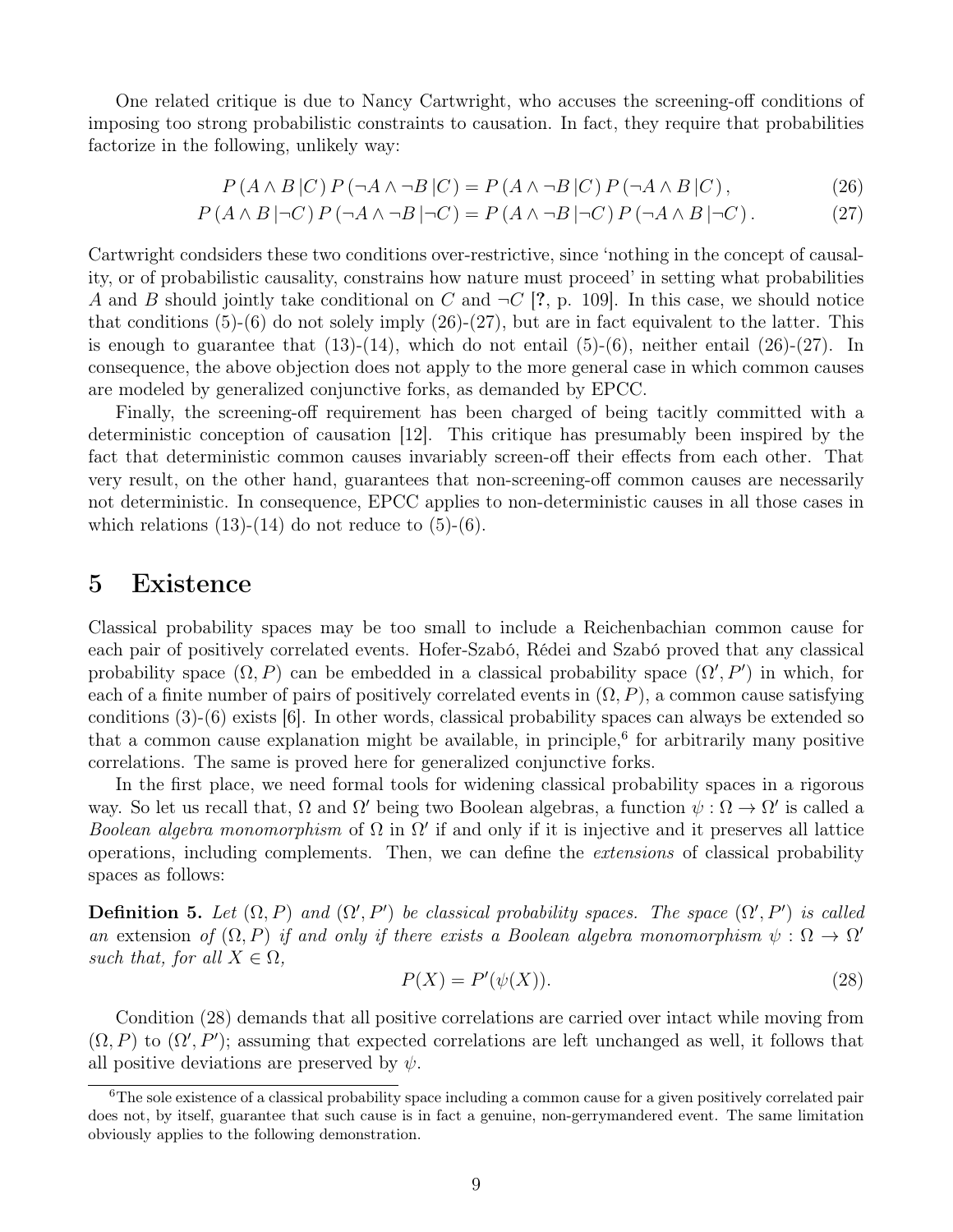Once the notion of extension is given, Hofer-Szabó, Rédei and Szabó's pf can be decomposed into three main steps. In the first place, they define a cluster of mathematical restrictions which the values of probabilities  $P(C)$ ,  $P(\neg C)$ ,  $P(A|C)$ ,  $P(A|\neg C)$ ,  $P(B|C)$  and  $P(B|\neg C)$  should satisfy so that  $(A, C, B)$  is a conjunctive fork. In the second place, they show that for any non-zero value of  $Corr(A, B)$  a two-parameter family of real numbers satisfying the given set of constraints exists. Finally, for any finite number n of positively correlated pairs  $\{A^i, B^i\}_{i=1}^n$  in a given classical probability space  $(\Omega, P)$ , they build an extension  $(\Omega', P')$  of  $(\Omega, P)$  such that, for any  $i = 1, ..., n$ , events  $C^i$ ,  $\neg C^i$  are included in  $\Omega'$  and the values of probabilities  $P'(C^i)$ ,  $P'(\neg C^i)$ ,  $P'(A^i|C^i)$ ,  $P'(A^i | \neg C^i)$ ,  $P'(B^i | C^i)$  and  $P'(B^i | \neg C^i)$  are identical to the real numbers satisfying the required constraints for  $Corr(A^i, B^i)$ .

Our pf will proceed along very similar tracks, the major differences consisting in changing the set of mathematical constraints which are generally imposed on the values of probabilities  $P(C), P(\neg C), P(A|C), P(A|\neg C), P(B|C)$  and  $P(B|\neg C)$ , and in substituting sets of positive correlations with sets of positive deviations.

Hofer-Szabó, Rédei and Szabó call each set of real numbers satisfying the required conditions for  $Corr(A, B)$  admissible for that correlation. Similarly,

**Definition 6.** Let  $(\Omega, P)$  be a classical probability space. For any  $A, B \in \Omega$ , real numbers  $a_c, a_{\neg c}, b_c, b_{\neg c}, c, \neg c$  are called admissible for  $\delta(A, B)$  if and only if  $\delta(A, B) > 0$  and they satisfy the following conditions:

$$
0 < c, \neg c < 1 \tag{29}
$$

$$
0 \le a_c, a_{\neg c}, b_c, b_{\neg c} \le 1 \tag{30}
$$

$$
P(A) = a_c c + a_{-c} \neg c \tag{31}
$$

$$
P(B) = b_c c + b_{\neg c} \neg c \tag{32}
$$

$$
P(A \wedge B) = a_c b_c c + a_{\neg c} b_{\neg c} \neg c + Corr_{Exp}(A, B)
$$
\n
$$
(33)
$$

$$
a_c > a_{\neg c} \tag{34}
$$

$$
b_c > b_{\neg c}.\tag{35}
$$

Conditions (29)-(35) are all identical to Hofer-Szabó, Rédei and Szabó's conditions for admissible numbers, with the sole exception of (33), namely the sole condition which depends on the screening-off conditions (3)-(4); on the other hand, Hofer-Szabó, Rédei and Szabó's corresponding condition is easily recovered from (33) by posing  $Corr_{Exp}(A, B) = 0$ . The adequacy of (29)-(35) is testified by the following statement:

**Proposition 5.** Let  $(\Omega, P)$  be a classical probability space. For any  $A, B, C \in \Omega$ , the ordered triple  $(A, C, B)$  is a generalized conjunctive fork if and only if there exist real numbers  $a_c, a_{\neg c}, b_c, b_{\neg c}, c,$  $\neg c$  such that

$$
P(C) = c \tag{36}
$$

$$
P(\neg C) = \neg c \tag{37}
$$

$$
P(A|C) = a_c \tag{38}
$$

$$
P(A|\neg C) = a_{\neg c} \tag{39}
$$

$$
P(B|C) = b_c \tag{40}
$$

$$
P(B|\neg C) = b_{\neg c} \tag{41}
$$

and  $a_c$ ,  $a_{\neg c}$ ,  $b_c$ ,  $b_{\neg c}$ ,  $c$ ,  $\neg c$  are admissible for  $\delta(A, B)$ .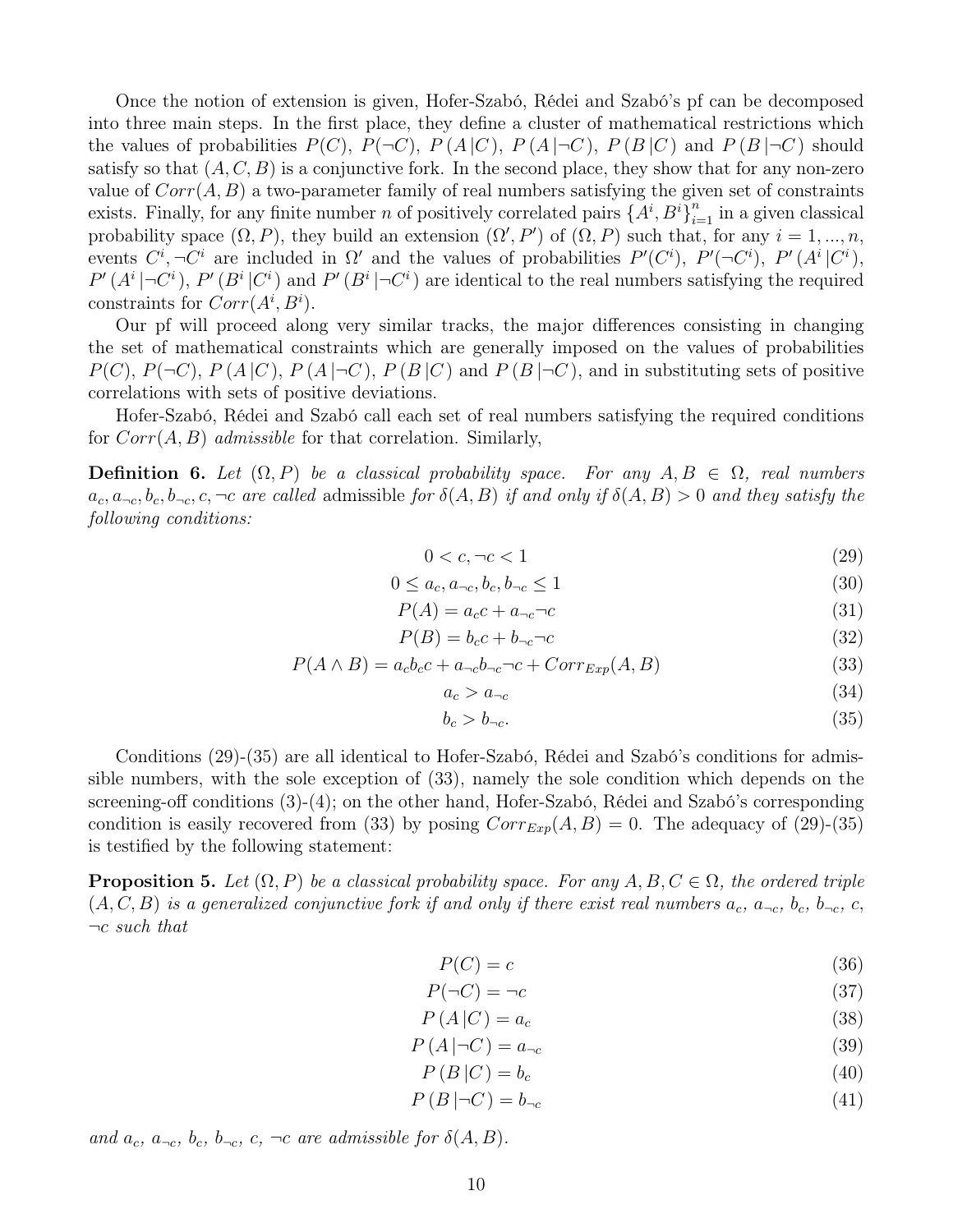*Proof.* Let  $(\Omega, P)$  be a classical probability space and let  $A, B, C \in \Omega$ ; furthermore, let  $a_c, a_{\neg c}, b_c, b_{\neg c}, c, \neg c$ be real numbers satisfying identifications (36)-(41).

If  $(A, C, B)$  is a generalized conjunctive fork, then condition (29) is guaranteed by (10), conditions (30)-(32) are guaranteed by the axioms of probability theory, condition (33) obtains due to  $(11)-(12)$  and the theorem of total probability, and conditions  $(34)-(35)$  are guaranteed by (13)-(14). Hence, by Definition 6, the numbers  $a_c, a_{\neg c}, b_c, b_{\neg c}, c, \neg c$  are admissible for  $\delta(A, B)$ .

Conversely, if the numbers  $a_c, a_{-c}, b_c, b_{-c}, c, \neg c$  are admissible for  $\delta(A, B)$ , then (10) is guaranteed by  $(29)$ ,  $(11)-(12)$  are guaranteed by  $(29)$ ,  $(33)$  and the theorem of total probability, while (13)-(14) are guaranteed by (29) and (34)-(35). Therefore, by Definition 4,  $(A, C, B)$  is a generalized conjunctive fork.

 $\Box$ 

Proposition 5 and Definition 6 jointly determine the set of mathematical constraints that the values of probabilities  $P(C)$ ,  $P(\neg C)$ ,  $P(A|C)$ ,  $P(A|\neg C)$ ,  $P(B|C)$  and  $P(B|\neg C)$  should in principle satisfy so that a generalized conjunctive fork might exist for each positive deviation  $\delta(A, B)$ . The actual existence of such values, instead, is established by the following:

**Lemma 1.** Let  $(\Omega, P)$  be a classical probability space. For any  $A, B \in \Omega$ , if  $\delta(A, B) > 0$  then a two-parameter family  $(a_c(x, y), a_{-c}(x, y), b_c(x, y), b_{-c}(x, y), c(x, y), \neg c(x, y))$  of admissible numbers exists for  $\delta(A, B)$ .

*Proof.* Let  $(\Omega, P)$  be a classical probability space, let  $A, B \in \Omega$  and let  $\delta(A, B) > 0$ ; furthermore, let us choose  $a_c = x$  and  $b_c = y$  as parameters. Given the system of three equations (31)-(33), the following equalities obtain:

$$
P(C) = \frac{\delta(A, B)}{[x - P(A)][y - P(B)] + \delta(A, B)}
$$
(42)

$$
P(A|\neg C) = P(A) - \frac{\delta(A, B)}{y - P(B)}\tag{43}
$$

$$
P(B|\neg C) = P(B) - \frac{\delta(A,B)}{x - P(A)}.\tag{44}
$$

Using equations (42)-(44), it would be easy to verify that, choosing x and y within the bounds

$$
1 \ge x \ge P(A|B) - \frac{Corr_{Exp}(A, B)}{P(B)}
$$
\n
$$
(45)
$$

$$
1 \ge y \ge P(B|A) - \frac{Corr_{Exp}(A, B)}{P(A)},\tag{46}
$$

conditions (29)-(35) are satisfied. By Definition 6, numbers  $a_c(x, y)$ ,  $a_{\neg c}(x, y)$ ,  $b_c(x, y)$ ,  $b_{\neg c}(x, y)$ ,  $c(x, y), \neg c(x, y)$  are therefore admissible for  $\delta(A, B)$ .

 $\Box$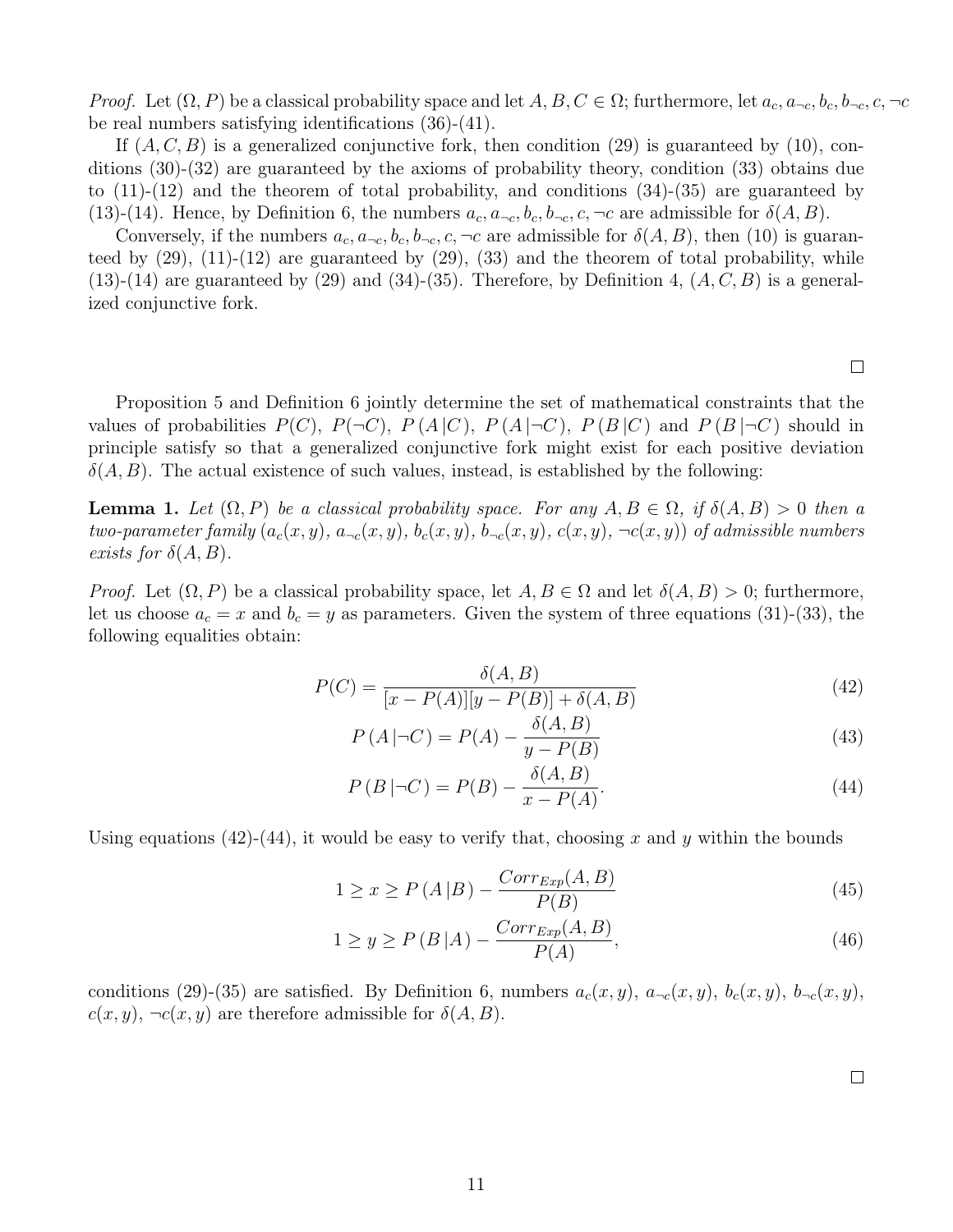It is interesting to notice that, for  $Corr_{Exp}(A, B) = 0$ , equations (42)-(46) reduce to Hofer-Szabó, Rédei and Szabó's corresponding equations.

For any positive deviation  $\delta(A, B)$ , let us say that event C is a common cause of type  $(a_c, a_{\neg c}, b_c, b_{\neg c}, c, \neg c)$ for  $\delta(A, B)$  just in case A, B and C satisfy identities (36)-(41). Then:

**Definition 7.** Let  $(\Omega, P)$  be a classical probability space and let  $A, B \in \Omega$  such that  $\delta(A, B) > 0$ . For any classical probability space  $(\Omega', P')$ , we say that  $(\Omega', P')$  is a common cause completion of type  $(a_c, a_{\neg c}, b_c, b_{\neg c}, c, \neg c)$  for  $\delta(A, B)$  if and only if  $(\Omega', P')$  is an extension of  $(\Omega, P)$  and there exists  $C \in \Omega'$  such that C is a common cause of type  $(a_c, a_{\neg c}, b_c, b_{\neg c}, c, \neg c)$  for  $\delta(A, B)$ .

**Definition 8.** Let  $(\Omega, P)$  be a classical probability space and let  $\{A^i, B^i\}_{i=1}^n$  be such that, for any  $i=1,...,n, A^i, B^i \in \Omega$  and  $\delta(A^i, B^i) > 0$ ; we say that  $(\Omega, P)$  is common cause compleatable for  ${A^i,B^i}_{i=1}^n$  if and only if, given any set of admissible numbers  $(a_c^i,a_{-c}^i,b_c^i,b_{-c}^i,c^i,-c^i)$  for  $\delta(A^i,B^i)$  $(i = 1, ..., n)$ , there exists a classical probability space  $(\Omega', P')$  which is a common cause completion of type  $(a_c^i, a_{\neg c}^i, b_c^i, b_{\neg c}^i, c^i, \neg c^i)$  for  $\delta(A^i, B^i)$ .

Proposition 6. Every classical probability space is common cause compleatable for any finite set of events the deviation of whose correlation is positive.

Proof. Proof of Proposition 6 is essentially identical to the pf of Hofer-Szabó, Rédei and Szabó's Proposition 2, the sole difference consisting in replacing families of admissible numbers for positive correlations with sets of admissible numbers for positive deviations, in accordance with Definition 6, Proposition 5 and Lemma 1.

 $\Box$ 

## 6 Conclusion

Moving from a re-examination of the explanatory role of conjunctive common causes, I proposed a revised and extended formulation of the Principle of the Common Cause, along with a suitably generalized probabilistic model for explanatory common causes. This model not only proved to be as much explanatorily satisfactory as conjunctive forks, but also capable to overcome some of the difficulties conjunctive forks are usually faced with due to their commitment with the screening-off condition. Finally I proved that all classical probability spaces can be extended so as to include any finite number of common causes, so revised, just as they were for conjunctive common causes. These results jointly confirm the adequacy of the extended interpretation of the Principle of the Common Cause, according to which common causes should be invoked to explain positive correlations generating non-zero deviations from expected correlations, rather than positive correlations as such.

#### References

[1] Arntzenius F. (1992) The common cause principle. In: Hull D. L., Forbes M., Okruhlik K. (eds) PSA 1992: Proceedings of the 1992 Biennial Meeting of the Philosophy of Science Association, Vol. 2: Symposia and Invited Papers, pp 227-237.. The University of Chicago Press, Chicago